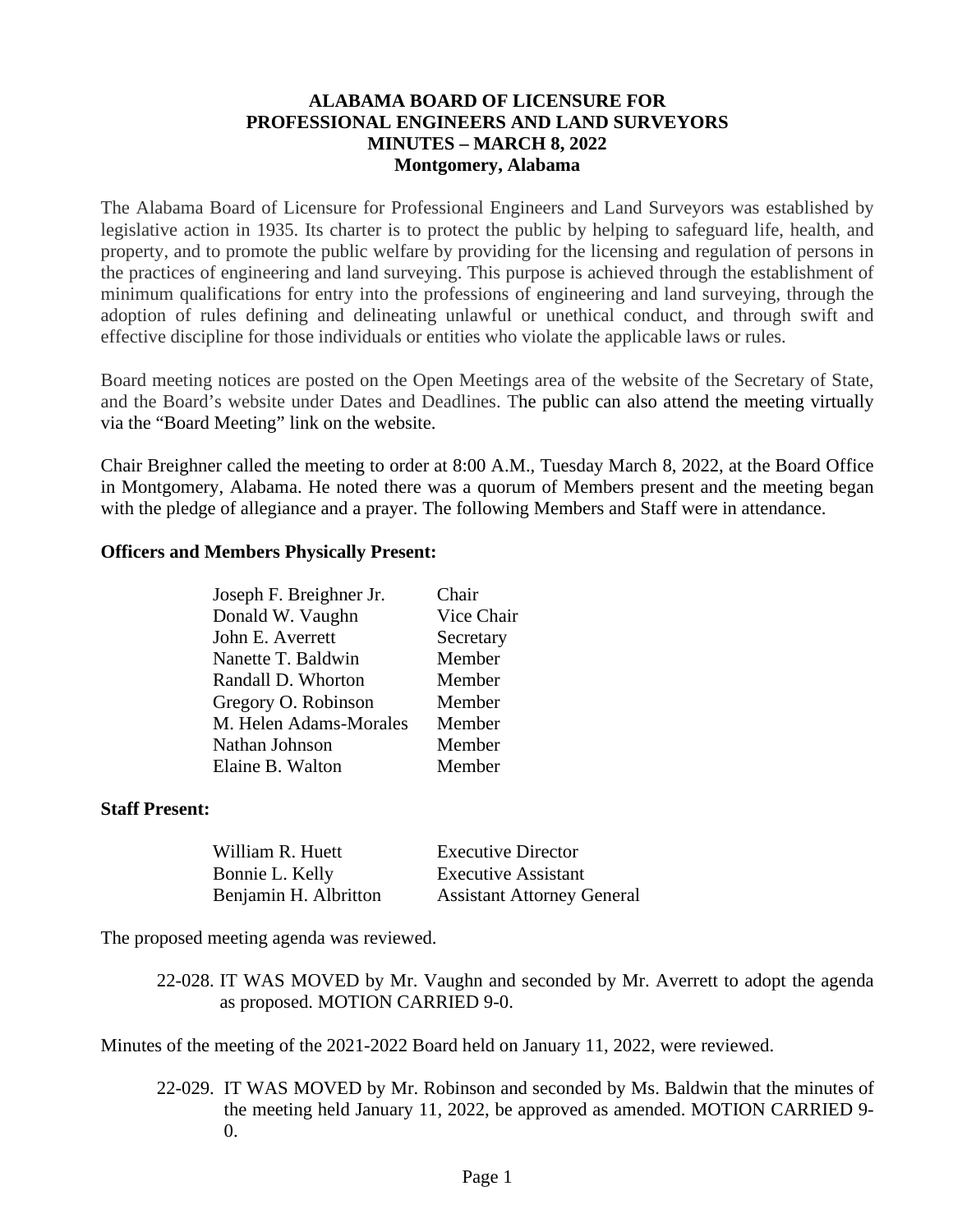The Board discussed a pending action item regarding a Board sub-committee's certificate of authorization recommendations and determined that additional review was needed. The sub-committee determined to set a date and time later for a future meeting.

Mr. Andre Wiley, of Southern Synergy Inc, requested the Board consider allowing a temporary exception to its requirement that the managing agent for a certificate of authorization live within 75 miles of the office in which they work. After discussion the Board made the following motion:

22-030. IT WAS MOVED by Mr. Vaughn and seconded by Mr. Johnson to allow Southern Synergy Inc, ninety days to meet the Certificate of Authorization distance requirement for its resident professional engineer for its Decater, Alabama office. MOTION CARRIED 8-1 with Mr. Averrett voting against the motion.

**APPLICATIONS** – Mr. Nathan G. Johnson, Advisor

Board staff asked the Board for guidance regarding applications in which the individual fails to answer a question on the application completely or truthfully. The Board gave general guidance and instructed that this type of issue be evaluated on a case-by-case basis.

The Board previously authorized the Executive Director to approve applications for licensure, intern certification, and examinations if the application is in order and all requirements have been met.

Applications of those applying for Professional Engineer licensure since January 11, 2022, as provided by Section 34-11-4(1)a.1 and a.2, of the Licensure Law having previously passed the FE Examination in Alabama or in another jurisdiction, were considered.

Applications of those applying for Professional Engineer licensure by comity since January 11, 2022, as provided by Section 34-11-4(1)(b) of the Licensure Law, were considered.

Applications of those applying for Engineer Intern certification since January 11, 2022, as provided by Section 34-11-4(2) of the Licensure Law, were considered.

Applications of those applying for Professional Land Surveyor licensure since January 11, 2022, as provided by Section 34-11-4(3)a and b of the Licensure Law, were considered.

- 22-031. IT WAS MOVED by Mr. Johnson and seconded by Ms. Helen Adams-Morales that the Board ratify the approval of licenses issued since the January 11, 2022, meeting and the list of those be included in the minutes on **Attachment #1**. MOTION CARRIED 9-0.
- 22-032. IT WAS MOVED by Mr. Johnson and seconded by Mr. Robinson to deny for licensure the professional engineer application of Alex J. Fisher and to defer the professional engineer application of Maxwell R. Carter. MOTION CARRIED 9-0.
- 22-033. WAS MOVED by Mr. Johnson and seconded by Mr. Vaughn that the Board ratify the approval of Intern Certifications issued since the January 11, 2022, Board Meeting and that the list of those be included in the minutes on **Attachment #2.** MOTION CARRIED 9-0.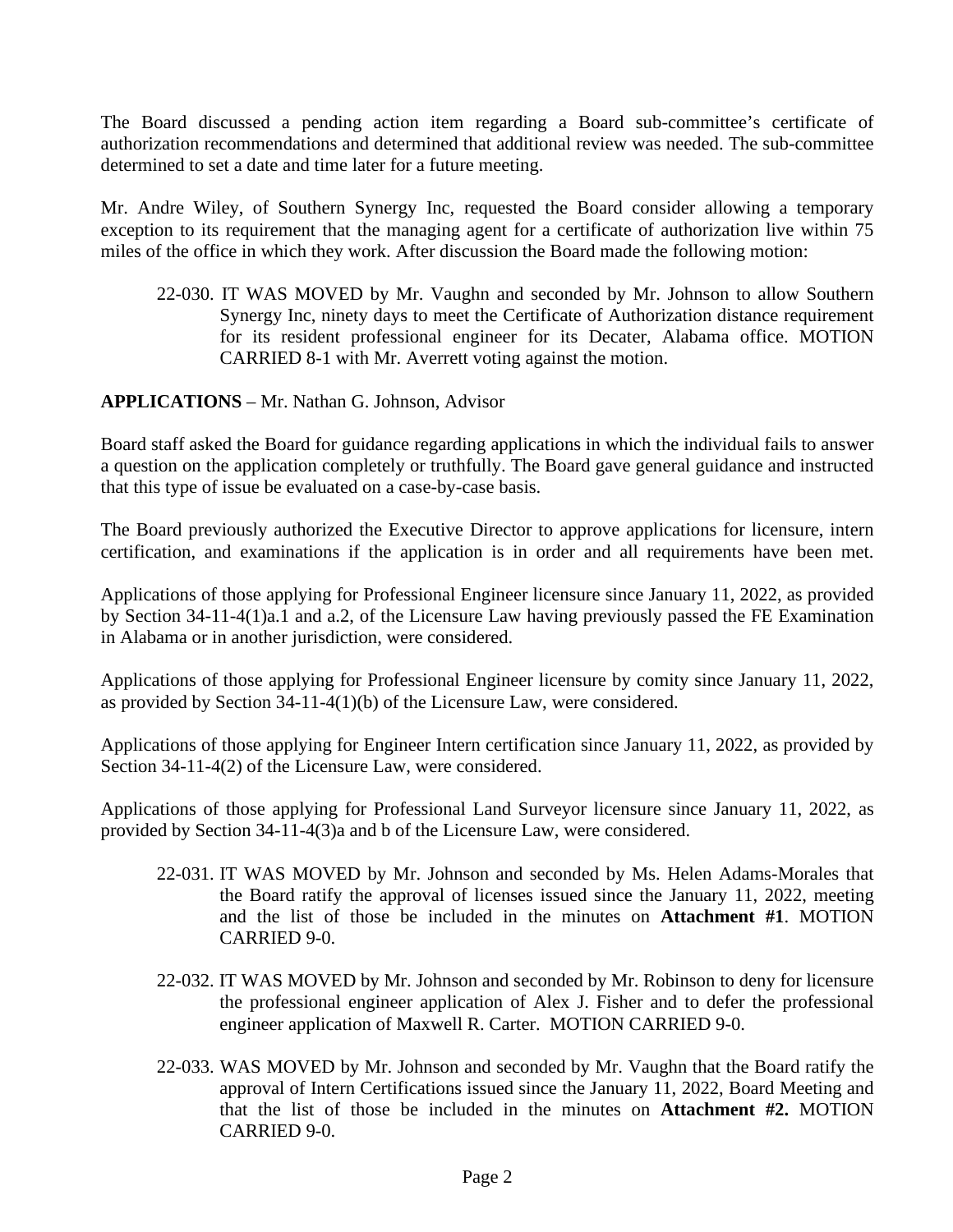22-034. WAS MOVED by Mr. Johnson and seconded by Ms. Helen Adams-Morales that the Board ratify the approval of exam applicants since the January 11, 2022, Board Meeting and approve for examination applicants listed on **Attachment #3.** MOTION CARRIED 6-0.

The Board reviewed a request from Mr. Jeremy Baker to review his education and experience to determine if he would qualify for licensure in Alabama. A review of the documents revealed that Mr. Baker has an ABET Accredited Engineering Technology degree from Kennesaw State University and nearly 20 years of experience. After review of the information submitted the Board made the following motion:

22-035. IT WAS MOVED by Mr. Averrett and seconded by Mr. Robinson to advise Mr. Baker that his Technology degree did not meet the requirements for licensure in the State of Alabama. MOTION CARRIED 9-0.

The Board discussed the remote supervision of individuals wishing to gain experience to meet licensure requirements and determined to make minor revisions to its current policy. The updated policy will be located on the Board's website on the "Applications" webpage.

22-036. IT WAS MOVED by Mr. Averrett and seconded by Ms. Walton that the Board adopt the revisions to its remote supervision policy that were agreed upon, and the updated policy be placed on the Board's website. MOTION CARRIED 9-0.

## **HEARING**

At 10 AM, a hearing regarding William Anderson Griswold, a previously licensed professional engineer, was conducted. Judge Randy Salle of the State of Alabama Personnel Department presided over the hearing and Mr. Griswold attended virtually. The hearing concluded at 11:20 AM, and Judge Salle advised he would prepare a recommendation for the Board to consider at its May 19, 2022, meeting.

## **CERTIFICATES OF AUTHORIZATION** – Ms. Adams-Morales, Advisor

The Board authorizes the Executive Director to issue certificates of authorization to applying firms if the application is in order and all requirements have been met. A list of the certificate of authorizations issued since the January 11, 2022, Board Meeting were reviewed.

22-037. IT WAS MOVED by Ms. Adams-Morales and seconded by Mr. Vaughn that the Board ratify the approval of the Engineering and Land Surveying Certificates of Authorization issued since the January 11, 2022, Board Meeting and the list of those issued be included in the minutes on **Attachment #4.** MOTION CARRIED 9-0.

The Board recessed for lunch at 12:01 PM; and returned from lunch at 12:52 PM.

## **LAW ENFORCEMENT** – Ms. Elaine B. Walton, Advisor

The Board was briefed on the 2021-2022 enforcement statistics and reviewed the status of the files pending with the Investigators, and the Investigative Committee. The cases were discussed in a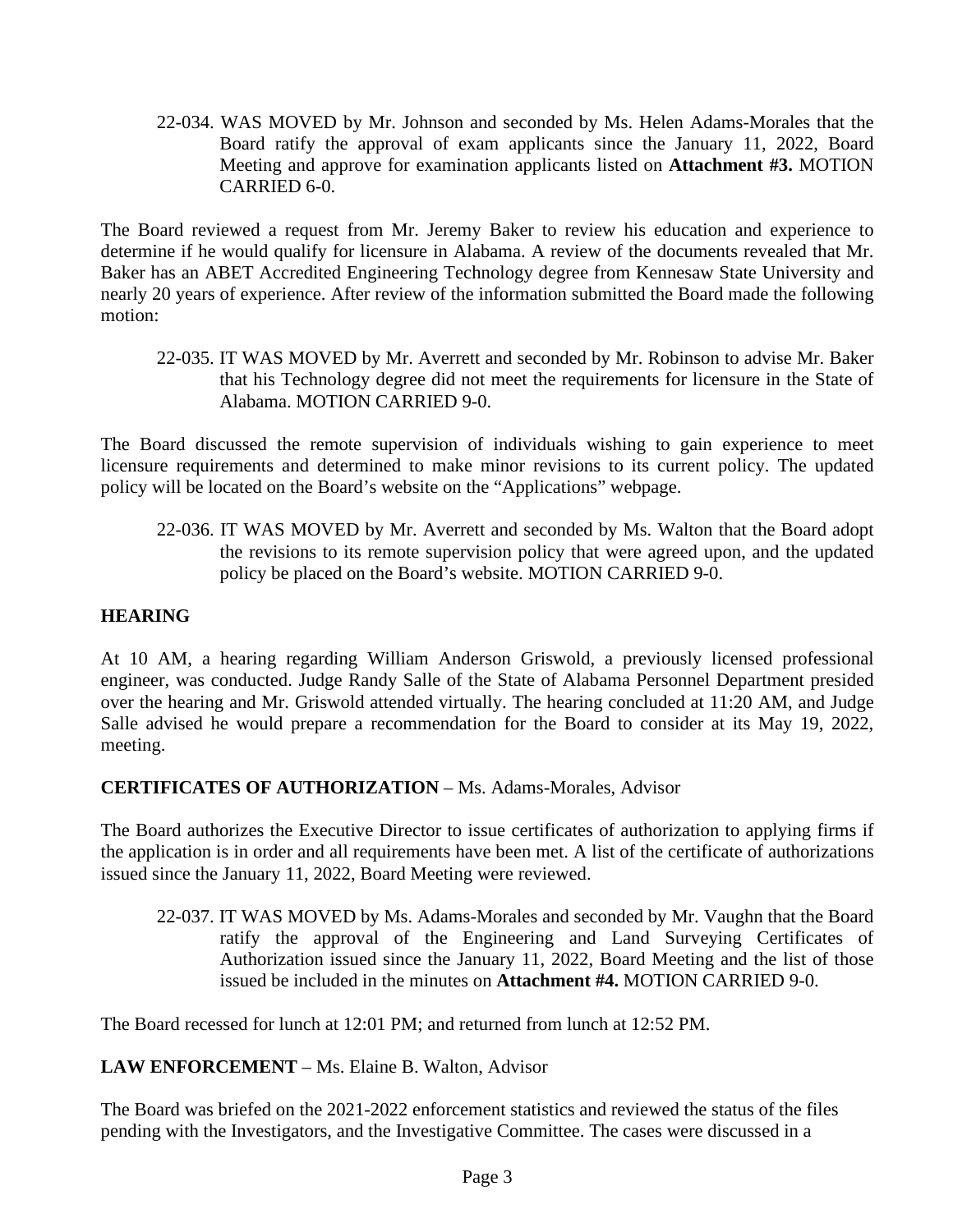sanitized format to avoid compromising due process for the Respondent in the event the Board determined another course of action.

- 22-038. IT WAS MOVED by Mr. Averrett and seconded by Ms. Adams-Morales that the Board accept the proposed Consent Order and issue a Final Order thereby closing Case 2021-12. MOTION CARRIED 8-0 with Mr. Johnson recused.
- 22-039. IT WAS MOVED by Ms. Adams-Morales and seconded by Mr. Averrett that the Board accept the recommendation of the investigative committee and close Case 2021- 27 with no action. MOTION CARRIED 8-0 with Mr. Vaughn recused.
- 22-040. IT WAS MOVED by Ms. Adams-Morales and seconded by Mr. Johnson that the Board accept the recommendation of the investigative committee and close Case 2021- 27 with a letter of caution. MOTION CARRIED 8-0 with Mr. Robinson recused.
- 22-041. IT WAS MOVED by Mr. Vaughn and seconded by Mr. Johnson that the Board accept the proposed Consent Order and issue a Final Order thereby closing Case 2021-32. MOTION CARRIED 8-0 with Mr. Whorton recused.
- 22-042. IT WAS MOVED by Mr. Johnson and seconded by Mr. Vaughn that the Board accept the recommendation of the investigative committee and close Case 2022-01 with no action. MOTION CARRIED 8-0 with Mr. Averrett recused.
- 22-043. IT WAS MOVED by Ms. Baldwin and seconded by Ms. Adams-Morales that the Board accept the proposed Consent Order and issue a Final Order thereby closing Case 2022-03. MOTION CARRIED 8-0 with Mr. Vaughn recused.
- 22-044. IT WAS MOVED by Mr. Averrett and seconded by Ms. Walton that the Board accept the proposed Consent Order and issue a Final Order thereby closing Case 2022-10. MOTION CARRIED 8-0 with Ms. Adams-Morales recused.

**LEGISLATION** – Mr. Randy Whorton, Advisor

The Board discussed the current legislative session and was briefed on pending legislation that could impact Board operations, and the engineering and land surveying professions.

#### **FINANCE** – Mr. John E. Averrett, Advisor

The monthly financial reports for December 2021 and January 2022 were briefed.

## **LAND SURVEYING - EDUCATION & EXAMINATIONS** - Joseph F. Breighner Jr.

The Board discussed the exam pass rates for the period (2017-2021) covered in the latest sunset review

## **ENGINEERING - EDUCATION & EXAMINATIONS -** Donald W. Vaughn

The Board discussed the exam pass rates for the period (2017-2021) covered in the latest sunset review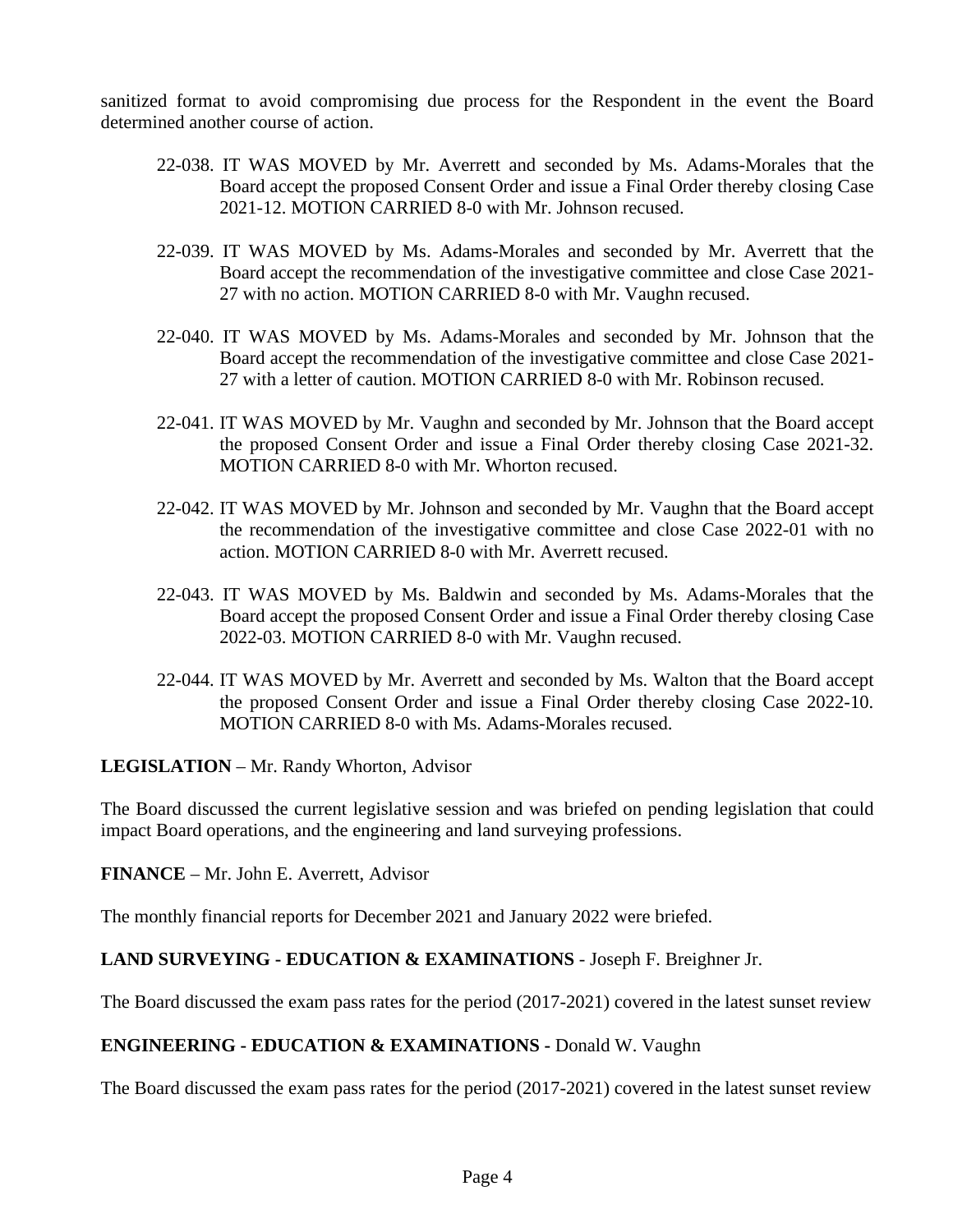### **EXECUTIVE DIRECTOR'S REPORT**

The Board was briefed on the pending notification from the Department of Examiners of Public Accounts regarding their review of Board operations, the deadline to file Statements of Economic Interests to the State Ethics Commission, and discussion items for the planned working lunch with the members of the Board for Registration of Architects during the May 10, 2022, meeting.

The Board chose Chair Joseph F. Breighner Jr., Member Nathan Johnson, and Member Randy Whorton to be its NCEES funded delegates to the NCEES Annual Meeting to be held in August 2022.

#### **CORRESPONDENCE**

The Board reviewed a list of individuals requesting to use the title "Professional Engineer, Retired" or "Professional Land Surveyor, Retired."

#### 22-045. IT WAS MOVED by Mr. Averrett and seconded by Mr. Vaughn that the Board ratify the approval of the individuals requesting to use the title "Professional Engineer, Retired" or Professional Land Surveyor, Retired". MOTION CARRIED 9-0.

The Board reviewed a request from Greg Bosn which asked that the firm "Arrowhead Engineered Products Inc," be allowed to keep the word "Engineered" in its name without having to meet the Certificate of Authorization requirements. After review of the information submitted by Mr. Bosn, the Code of Alabama and its Rules and Regulations the Board made the following motion:

22-046. IT WAS MOVED by Ms. Walton and seconded by Ms. Adams-Morales that "Arrowhead Engineered Products Inc" be required to meet the certificate of authorization requirements in order to use the term "Engineered" in its name. MOTION CARRIED 9-0.

Mr. Timothy Morris and Mr. Tom Wade of Gulf States Engineering Inc, met virtually with the Board to discuss the possible overlap of the practice of engineering to the practice of architecture related to the design of industrial facilities.

Mr. Charles England met virtually with the Board to discuss the problems he encountered when he attempted to renew his firm's certificate of authorization. After the discussion the Board made the following motion:

22-047. IT WAS MOVED by Mr. Johnson and seconded by Ms. Baldwin to waive the certificate of authorization reinstatement fee due to the extenuating circumstances presented by Mr. England. MOTION CARRIED 9-0.

#### **NEW BUSINESS**

Mr. Vaughn asked the Board to consider providing scholarships to students in engineering and land surveying programs in the State of Alabama. Assistant Attorney General Ben Albritton advised the Board that it would be best to ask for an Attorney General's opinion as to if the Board's statute allowed it to expend funds for this type of activity.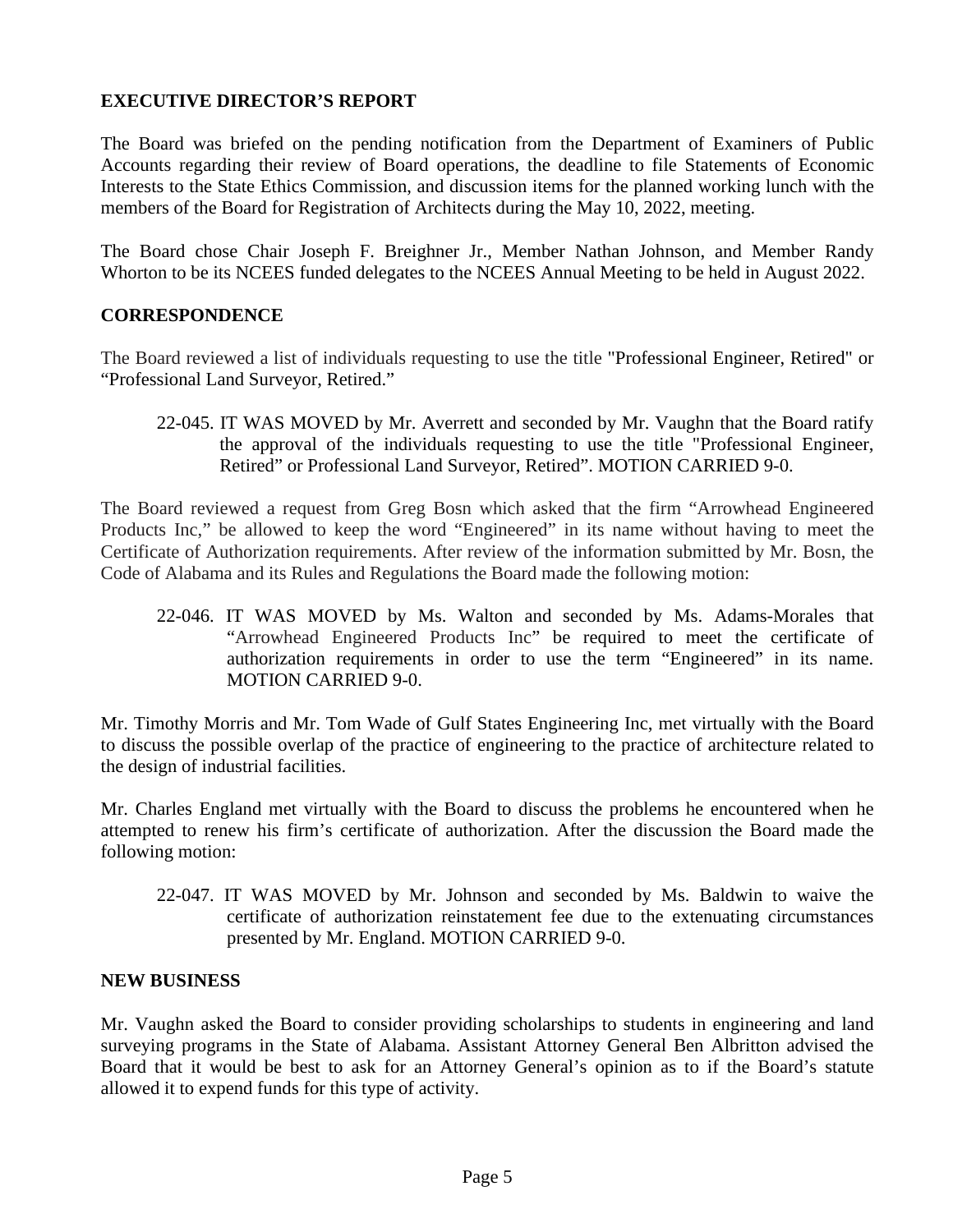22-048. IT WAS MOVED by Mr. Vaughn and seconded by Mr. Averrett that the Board ask for an Attorney General's opinion that as part of its outreach efforts could it establish a program to support scholarships for in state engineering and land surveying programs. MOTION CARRIED 8-1 with Mr. Robinson voting against the motion.

### **ADJOURN TIME**

The Board adjourned at 3:55 PM The next scheduled meeting of the Board is May 10, 2022, at the Board office in Montgomery beginning at 8:00 AM.

 $\frac{1}{2}$ ugh t.  $\frac{1}{2}$   $\frac{1}{2}$   $\frac{1}{2}$   $\frac{1}{2}$  $\int \mathcal{L}$  Breighner Jr.  $\int$  Donald W. Vaughn

Chair Chair Vice Chair

Secretary Member

7 aune Stammen Calaine d'Oiller

Nathan G. Johnson Member Member

 $\frac{1}{2}$ 

M. Helen Adams-Morales Randall D. Whorton Member  $\sqrt{27}$  Member

Gregory O. Robinson Member

anette Y. Balde

John E. Averrett Nanette T. Baldwin

 $\ell$ lliam  $\ell$ 

Submitted by: William R. Huett Executive Director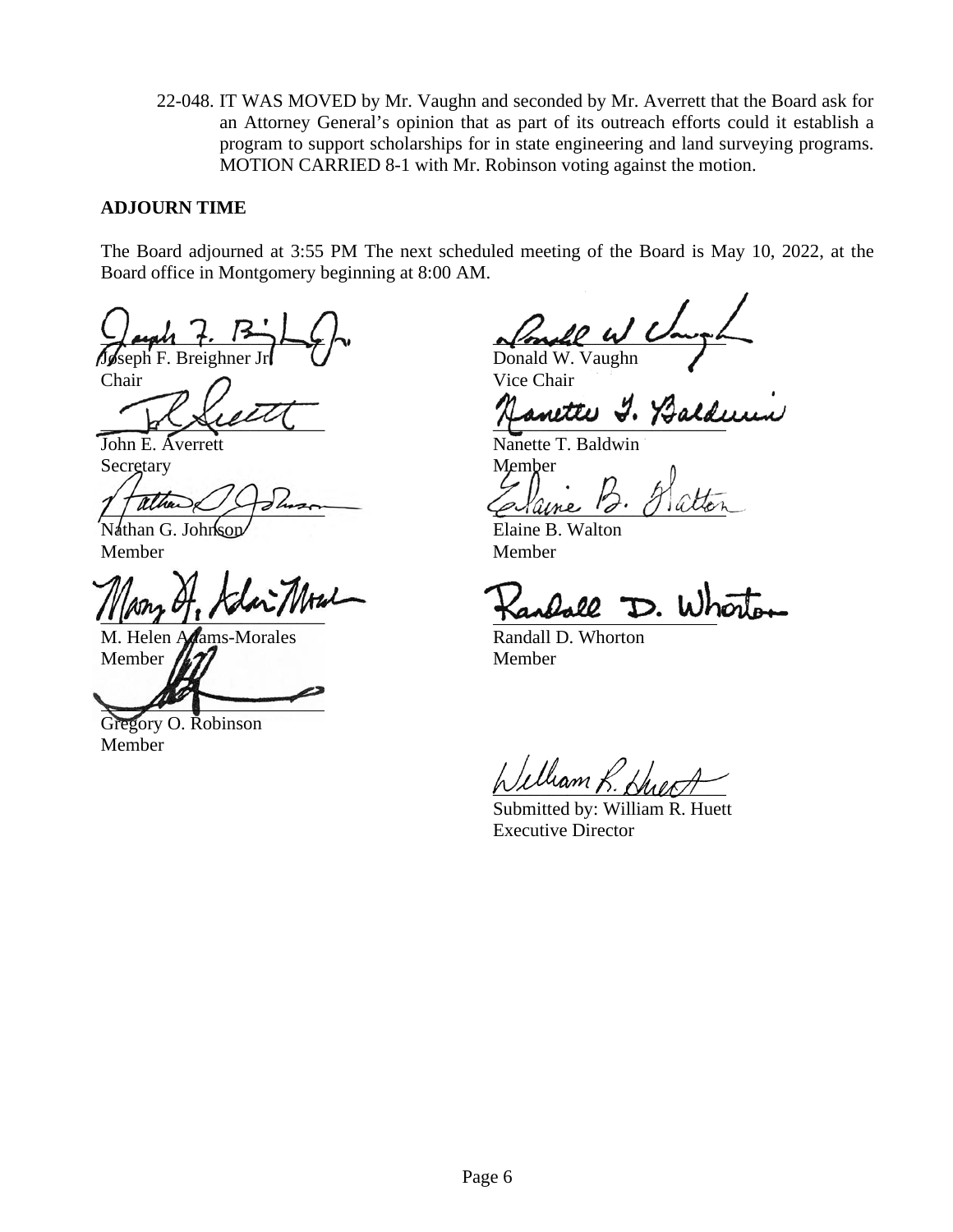### **Attachment #1, March 8, 2022.**

22-031. IT WAS MOVED by Mr. Johnson and seconded by Ms. Helen Adams-Morales that the Board ratify the approval of licenses issued since the January 11, 2022, meeting and the list of those be included in the minutes on **Attachment #1**. MOTION CARRIED 9-0.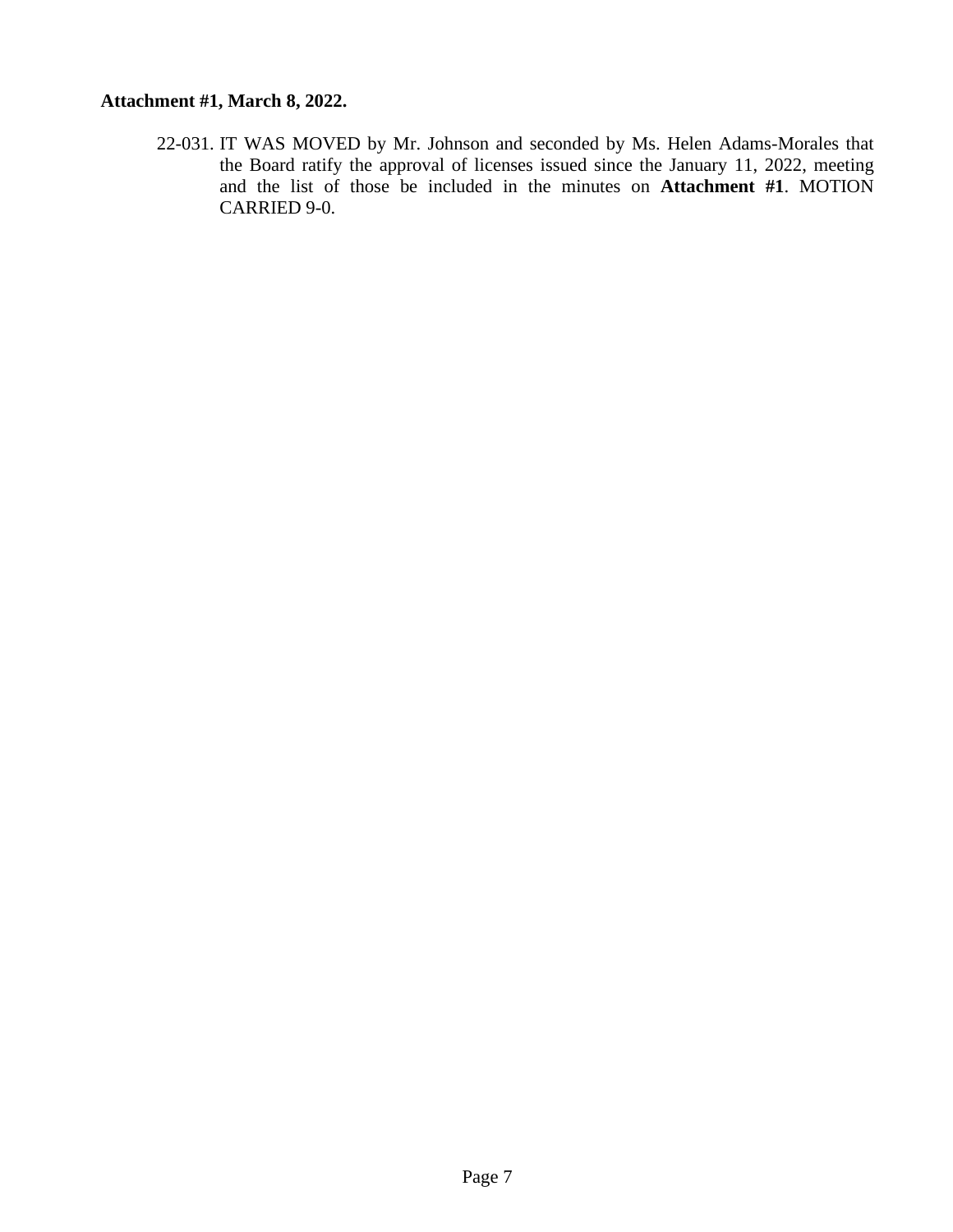#### **ROSTER OF NEWLY LICENSED PROFESSIONAL ENGINEERS Licensed: 1/01/2022 Through 2/25/2022**

| Ibrahim Adiyaman         | PE50439 | <b>Marvin Griffin</b>     | PE50297 | Aiyadurai Ragavan       | PE50443 |
|--------------------------|---------|---------------------------|---------|-------------------------|---------|
| Nawwaf Ahmad             | PE50132 | <b>Richard Halecky</b>    | PE50343 | <b>Robert Renz</b>      | PE50281 |
| Douglas Aldinger         | PE50520 | Jennifer Harper           | PE50154 | Frank Reppi             | PE50354 |
| Paul Alexander           | PE50248 | <b>Michael Harris</b>     | PE50007 | <b>Bradford Rice</b>    | PE50368 |
| John Andrews             | PE50448 | Jeffrey Harvey            | PE50370 | Raul Rodriguez Carpio   | PE50215 |
| <b>Scot Banes</b>        | PE50359 | Michael Herndon           | PE50240 | <b>Jason Scates</b>     | PE50478 |
| <b>Tyler Beers</b>       | PE50369 | Nicholas Hertelendy       | PE50367 | Jeffrey Scheick         | PE50279 |
| Lane Bentsen             | PE50371 | <b>Anthony Hills</b>      | PE50332 | Scott Schexnayder       | PE50419 |
| David Bodenschatz        | PE50465 | Robert Hinshaw            | PE50293 | Robin Schmidt           | PE50511 |
| <b>Brandon Booth</b>     | PE50346 | <b>Thomas Houle</b>       | PE50426 | <b>Derek Sears</b>      | PE50270 |
| <b>Giancarlo Boswell</b> | PE50260 | Seon Jack                 | PE50393 | <b>Brandon Sharp</b>    | PE50424 |
| <b>William Bounds</b>    | PE50294 | <b>Richard Jensen</b>     | PE50457 | Gordon Sible            | PE50234 |
| Benjamin Brooks          | PE50479 | Abbie Jones               | PE50395 | <b>Michael Sims</b>     | PE50375 |
| Luke Burris              | PE50185 | <b>Richard Jones</b>      | PE50169 | <b>Robert Sloane</b>    | PE50322 |
| Benjamin Bush            | PE50394 | <b>Chad Keller</b>        | PE50302 | <b>Aubrey Smading</b>   | PE50423 |
| <b>Gregory Carrico</b>   | PE50355 | John Kennedy              | PE50437 | <b>Terence Smith</b>    | PE50484 |
| <b>Michael Catrett</b>   | PE50331 | <b>Robert King</b>        | PE50459 | <b>Brandon Smoak</b>    | PE50341 |
| Douglas Chappell         | PE50488 | <b>Tommy Kirby</b>        | PE50454 | Jason Stauffer          | PE50277 |
| Jacob Cicero             | PE50348 | Peter Kotulak             | PE50467 | Michele Stein           | PE50509 |
| Vito Cinfio              | PE50389 | <b>Kenneth Kraus</b>      | PE50273 | <b>Brian Stephenson</b> | PE50311 |
| <b>Stephanie Cleary</b>  | PE50028 | Peter Last                | PE50047 | <b>Ross Stuart</b>      | PE50403 |
| Jeffrey Comeaux          | PE50390 | Jason Laymon              | PE50405 | Samantha Summers        | PE50233 |
| <b>Brent Cornelison</b>  | PE50146 | Mark Liggett              | PE50349 | <b>Calvin Thomas</b>    | PE50455 |
| Michael Cox              | PE50344 | Nicholas Lowe             | PE50133 | Christopher Ulm         | PE50282 |
| William Crabb            | PE50259 | Zacharias Macias          | PE50161 | Michael Vineyard        | PE50480 |
| Kevin Crump              | PE50494 | Kyle Manske               | PE50377 | Shane Warren            | PE50317 |
| <b>Robert Curtis</b>     | PE50442 | <b>Tyler Marshall</b>     | PE50490 | <b>Randall Welker</b>   | PE50453 |
| Amir Darabi              | PE50219 | <b>Jerod Martin</b>       | PE50065 | Marcelle Weslock        | PE50378 |
| <b>Brian Dargon</b>      | PE50269 | David Mattison            | PE50307 | Joshua Whitehead        | PE50376 |
| Jacob Davis              | PE50301 | Luke Mccain               | PE50392 | Vincent Wicinski        | PE50326 |
| Daniel Deery             | PE50347 | Cary Mclaughlin           | PE50304 | <b>Matthew Williams</b> | PE50431 |
| <b>Todd Demunda</b>      | PE50148 | Eric Merschman            | PE50383 | James Wood              | PE50305 |
| Alan Dennis              | PE50417 | <b>Christopher Morris</b> | PE50372 | Michael Yurchak         | PE50288 |
| Michael Dickenson        | PE50428 | Amir Mosavi               | PE50420 |                         |         |
| <b>Ryan Dickey</b>       | PE50518 | <b>Christopher Noble</b>  | PE50012 | <b>TOTAL</b>            | 123     |
| Xiang Ding               | PE50413 | Aaron Oliphant            | PE50264 |                         |         |
| John Doyle               | PE50477 | Joseph Olivero            | PE50315 |                         |         |
| James Eaton              | PE50120 | Adam Palmer               | PE50505 |                         |         |
| Jonathan Ellzey          | PE50263 | Behruz Paschai-Awwal      | PE50487 |                         |         |
| Kristopher Erwin         | PE50460 | Jonathan Phillips         | PE50364 |                         |         |
| <b>Todd Frederick</b>    | PE50366 | Michael Philpot           | PE50483 |                         |         |
| David Fulton             | PE50353 | <b>Dennis Potts</b>       | PE50205 |                         |         |
| Satyam Gajjar            | PE50164 | <b>Kevin Price</b>        | PE50373 |                         |         |
| Donald Gleneski          | PE50337 | Justin Prior              | PE50330 |                         |         |
| Jonathan Green           | PE50351 | Jeffrey Puckett           | PE50411 |                         |         |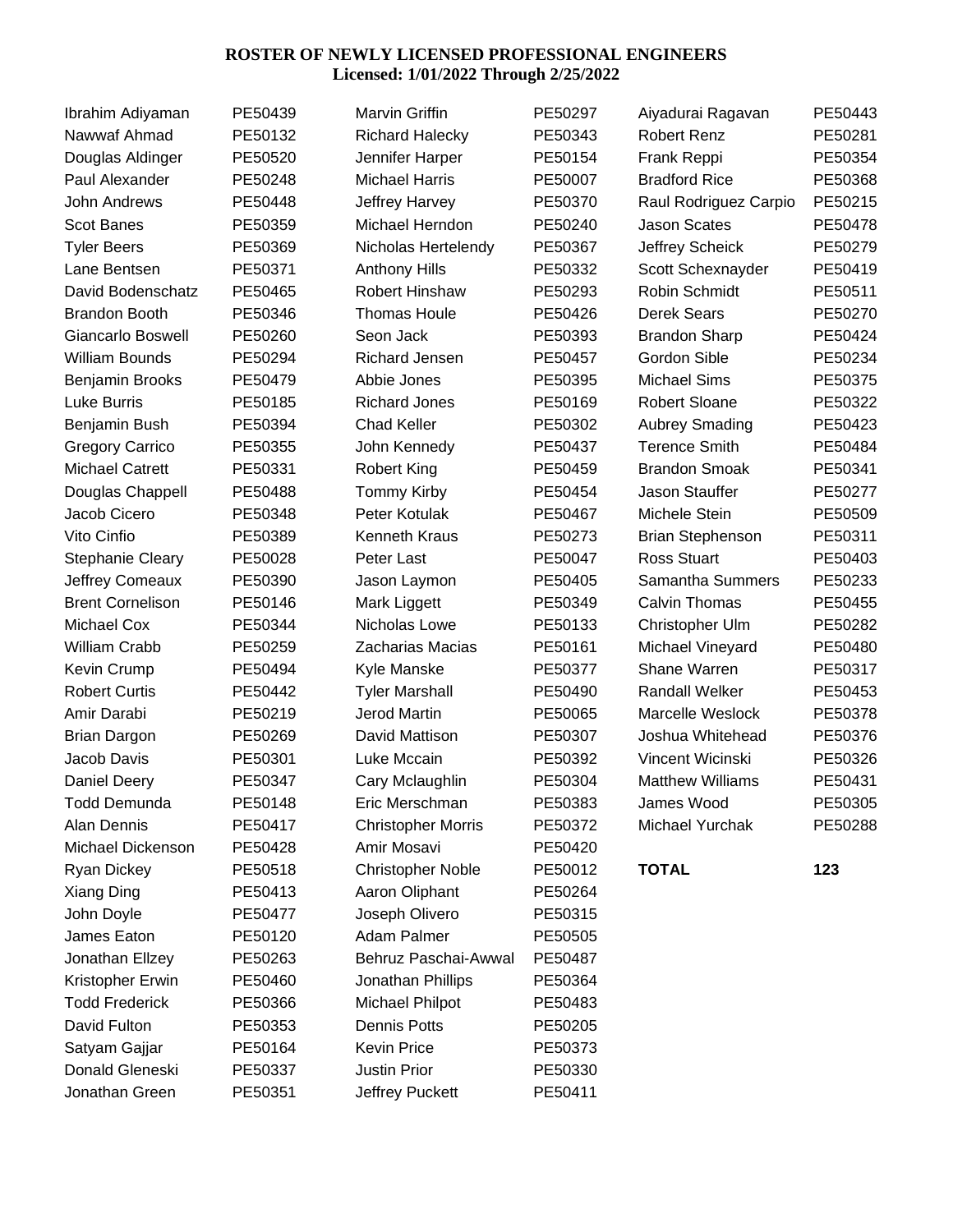### **Attachment #2, March 8, 2022.**

22-033. WAS MOVED by Mr. Johnson and seconded by Mr. Vaughn that the Board ratify the approval of Intern Certifications issued since the January 11, 2022, Board Meeting and that the list of those be included in the minutes on **Attachment #2.** MOTION CARRIED 9-0.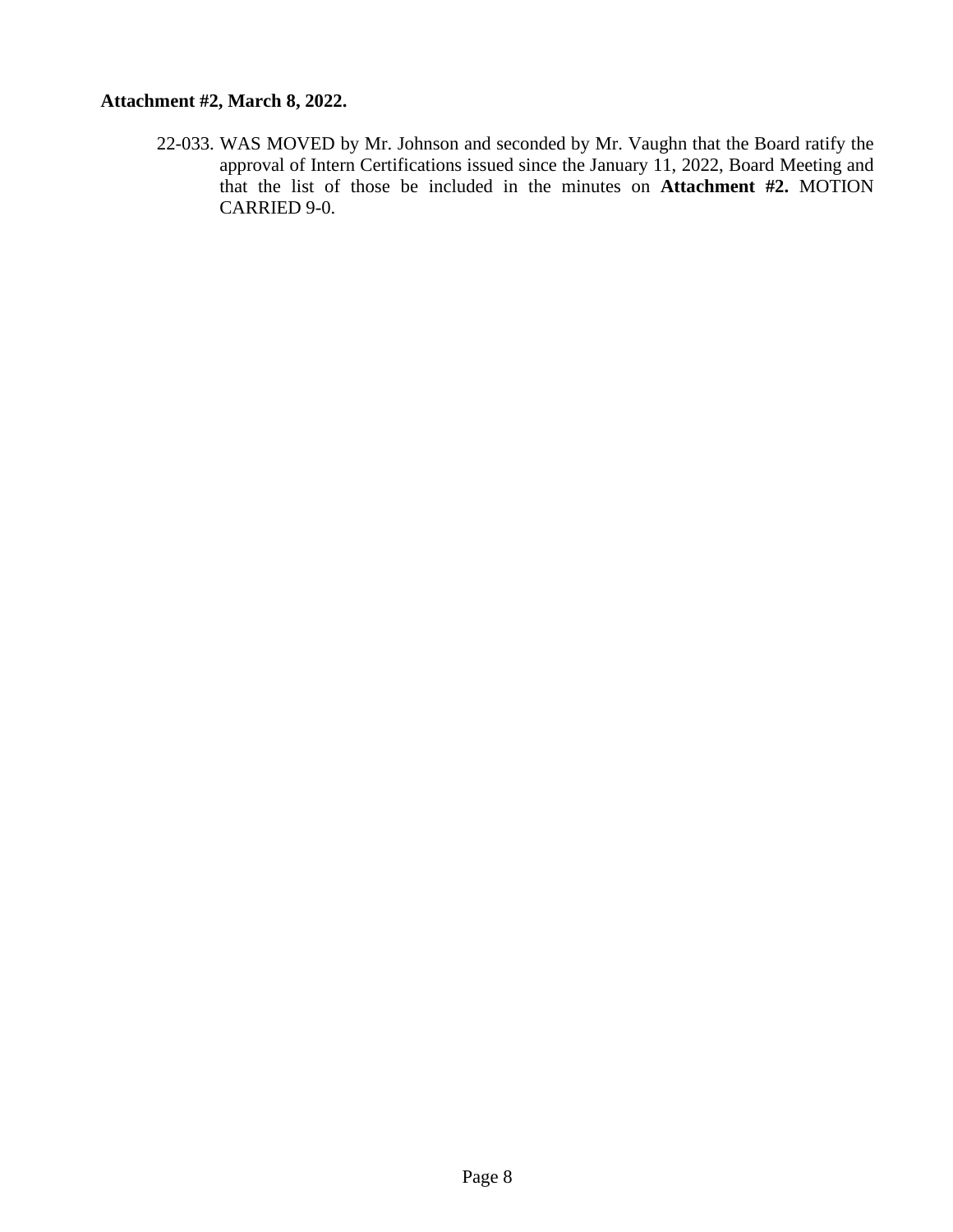## **ROSTER OF NEWLY CERTIFIED INTERNS**

#### **Certified: 1/01/2022 Through 2/25/2022**

| Alexandra Ambrose      | EI50182 | Mark Ohlman              | EI50138 | <b>Tepper Middleton</b> | LSI50017 |
|------------------------|---------|--------------------------|---------|-------------------------|----------|
| <b>Connor Bailey</b>   | EI50158 | <b>Christopher Owens</b> | EI50130 | <b>TOTAL</b>            | 1        |
| <b>Bryant Baldwin</b>  | EI50149 | <b>James Pitts</b>       | EI50147 |                         |          |
| <b>Alex Barlow</b>     | EI50142 | Rachel Rabano            | EI50133 |                         |          |
| Alivia Bergman         | EI50136 | Carlton Robertson        | EI50206 |                         |          |
| <b>William Burnett</b> | EI50159 | Ryan Stonecypher         | EI50143 |                         |          |
| Benjamin Burton        | EI50050 | William Sumlin           | EI50195 |                         |          |
| <b>Robert Butts</b>    | EI50156 | Tanya Walkenbach         | EI50181 |                         |          |
| Cameron Carroll        | EI50165 | Andrew Watley            | EI50180 |                         |          |
| Caleb Davis            | EI50151 | <b>Tyler Yates</b>       | EI50137 |                         |          |
| <b>Stanley Davis</b>   | EI50166 |                          |         |                         |          |
| <b>Brett Erickson</b>  | EI50070 | <b>TOTAL</b>             | 47      |                         |          |
| John Fordham           | EI50191 |                          |         |                         |          |
| Riley Gagliano         | EI50154 |                          |         |                         |          |
| Benjamin Gourley       | EI50199 |                          |         |                         |          |
| Mollie Griminger       | EI50196 |                          |         |                         |          |
| Hannah Harry           | EI50184 |                          |         |                         |          |
| <b>Cole Hatcher</b>    | EI50072 |                          |         |                         |          |
| Harrison Hill          | EI50162 |                          |         |                         |          |
| <b>Tyler Irwin</b>     | EI50148 |                          |         |                         |          |
| Ethan Ivey             | EI50152 |                          |         |                         |          |
| Joshua Jepsen          | EI50161 |                          |         |                         |          |
| James Johnston         | EI50200 |                          |         |                         |          |
| Ryan Knowling          | EI50178 |                          |         |                         |          |
| Lloyd Koontz           | EI50186 |                          |         |                         |          |
| <b>Mathew Lara</b>     | EI50160 |                          |         |                         |          |
| Samuel Lawson          | EI50187 |                          |         |                         |          |
| Rodney Leary           | EI50024 |                          |         |                         |          |
| <b>Dustin Littell</b>  | EI50203 |                          |         |                         |          |
| Jonathan Lovell        | EI50175 |                          |         |                         |          |
| Mariah Lutz            | EI50132 |                          |         |                         |          |
| Errol Manchan          | EI50179 |                          |         |                         |          |
| <b>Weston Meredith</b> | EI50091 |                          |         |                         |          |
| <b>Robert Miles</b>    | EI50150 |                          |         |                         |          |
| <b>Austin Mills</b>    | EI50193 |                          |         |                         |          |
| John Moseley           | EI50167 |                          |         |                         |          |
| Kali Nelson            | EI50134 |                          |         |                         |          |
|                        |         |                          |         |                         |          |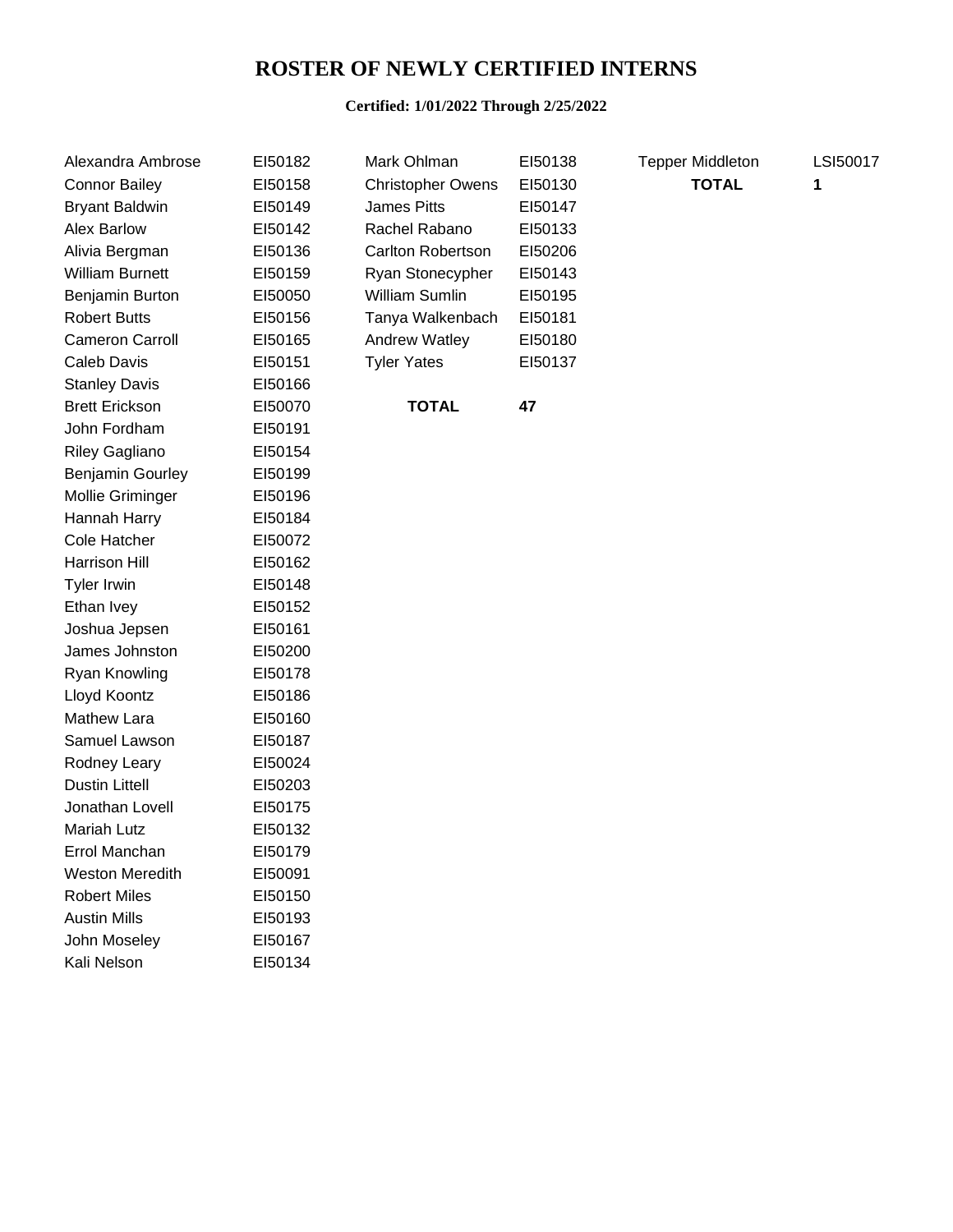### **Attachment #3, March 8, 2022.**

22-034. WAS MOVED by Mr. Johnson and seconded by Ms. Helen Adams-Morales that the Board ratify the approval of exam applicants since the January 11, 2022, Board Meeting and approve for examination applicants listed on **Attachment #3.** MOTION CARRIED 6-0.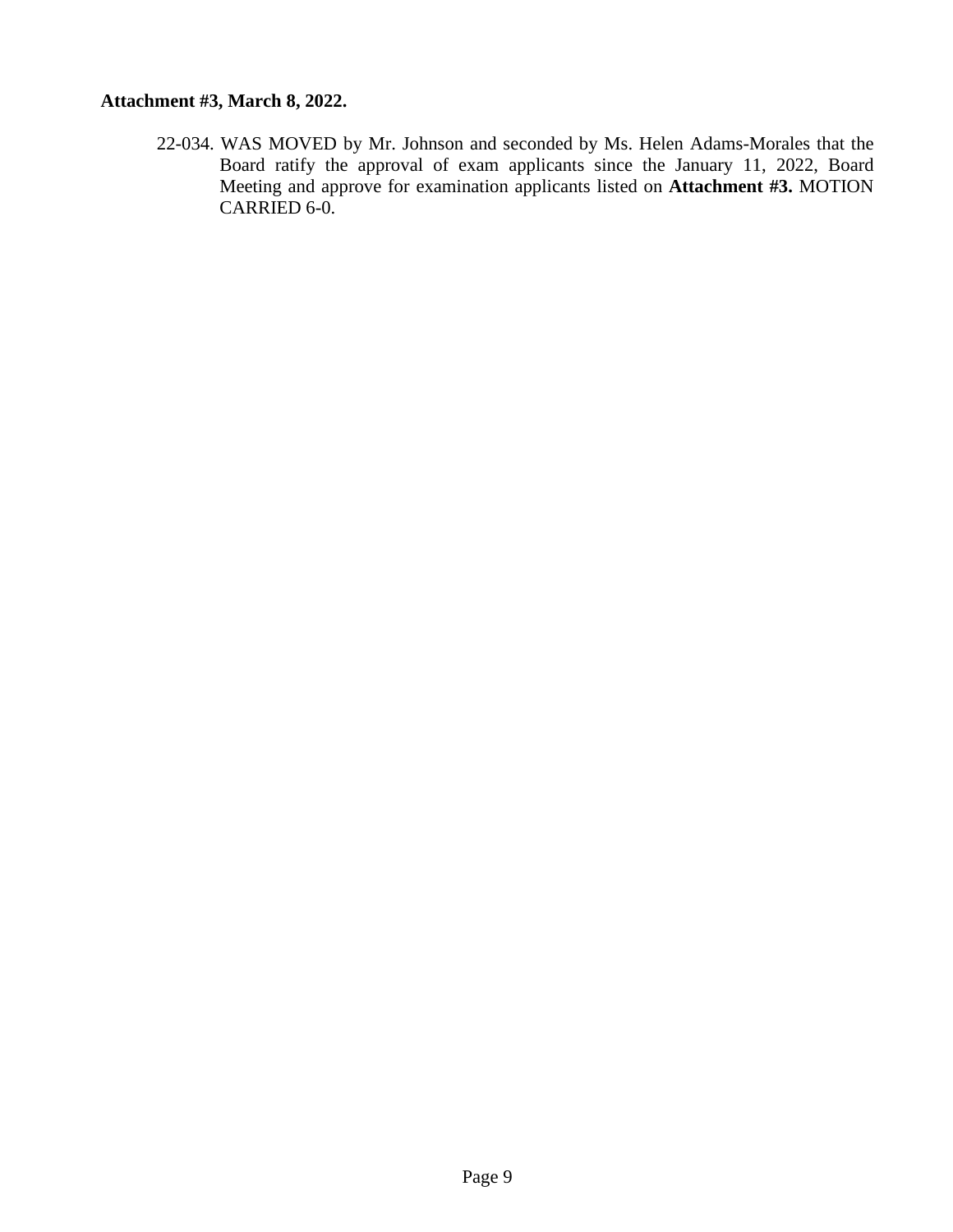# **March 8, 2022 Board Meeting Applications**

## **LS EXAMINATION REQUIRED – Group A**

# **Approved Applications**

# **Exam III Required - Passed FS and PS Exams in other States**

| <b>Number</b> | <b>Name</b>                  | <b>State/Exam/Date</b>                 | <b>BS Degree</b> | <b>Exp Verified</b> |
|---------------|------------------------------|----------------------------------------|------------------|---------------------|
|               | RS - 72 months exp req'd     |                                        |                  |                     |
| 50050         | <b>Tyler Joseph Hastings</b> | <b>SC FS 2009</b><br><b>NC PS 2015</b> | 5/13/06          | 175 mos             |
| 50285         | <b>Tanner Lee Perman</b>     | <b>AL FS 2019</b><br>AL PS 2021        | 5/11/13          | 72 mos              |
|               | SV - 48 months exp req'd     |                                        |                  |                     |
| 50006         | James Bryant Smith           | <b>FL FS 2017</b><br><b>FL PS 2021</b> | 5/3/16           | 61 mos              |
| 50186         | Malcolm E. Gammon, Jr.       | <b>LA FS 1997</b><br><b>LA PS 2001</b> | 5/14/94          | 275 mos             |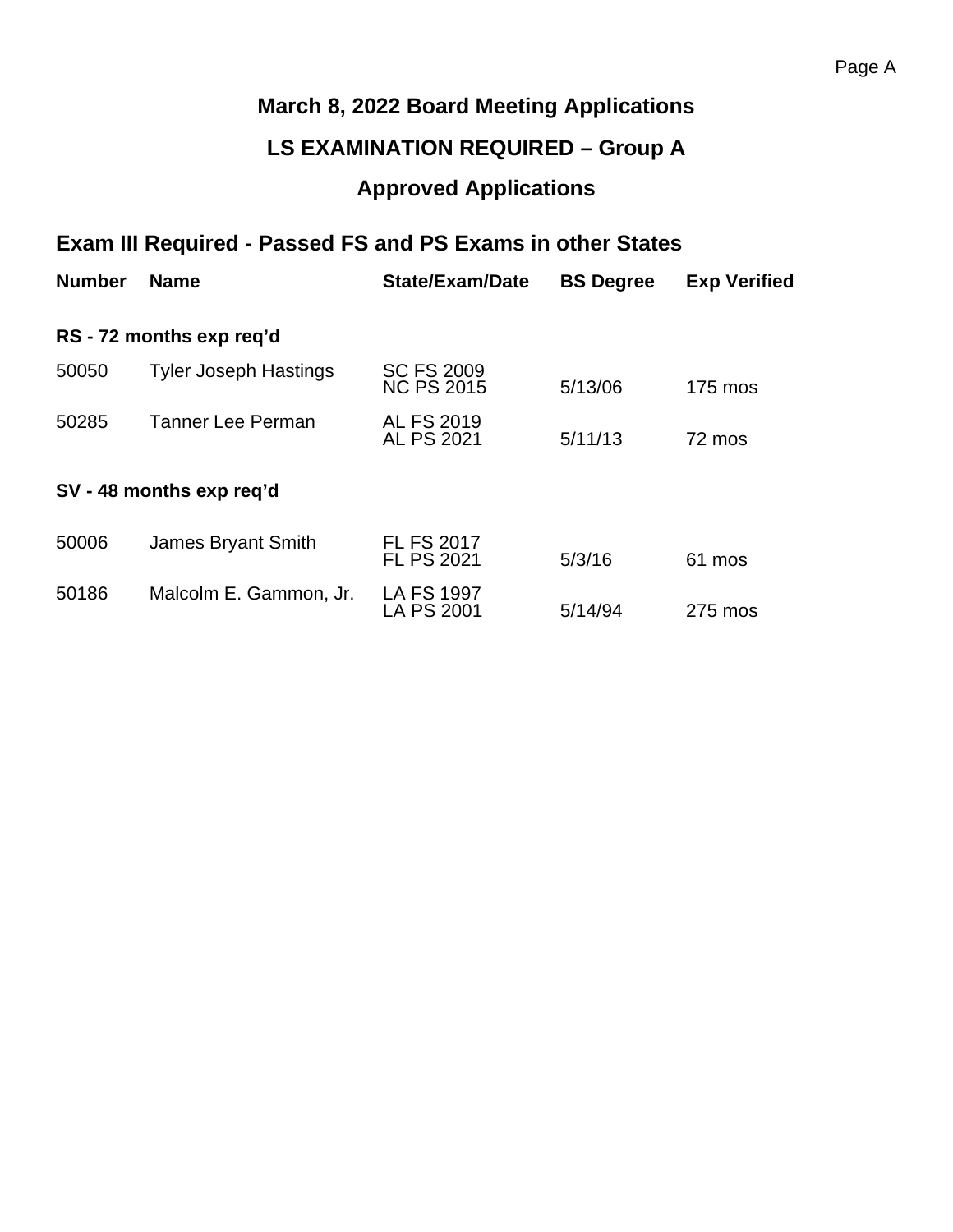### **Attachment #4, March 8, 2022.**

22-037. IT WAS MOVED by Ms. Adams-Morales and seconded by Mr. Vaughn that the Board ratify the approval of the Engineering and Land Surveying Certificates of Authorization issued since the January 11, 2022, Board Meeting and the list of those issued be included in the minutes on **Attachment #4.** MOTION CARRIED 9-0.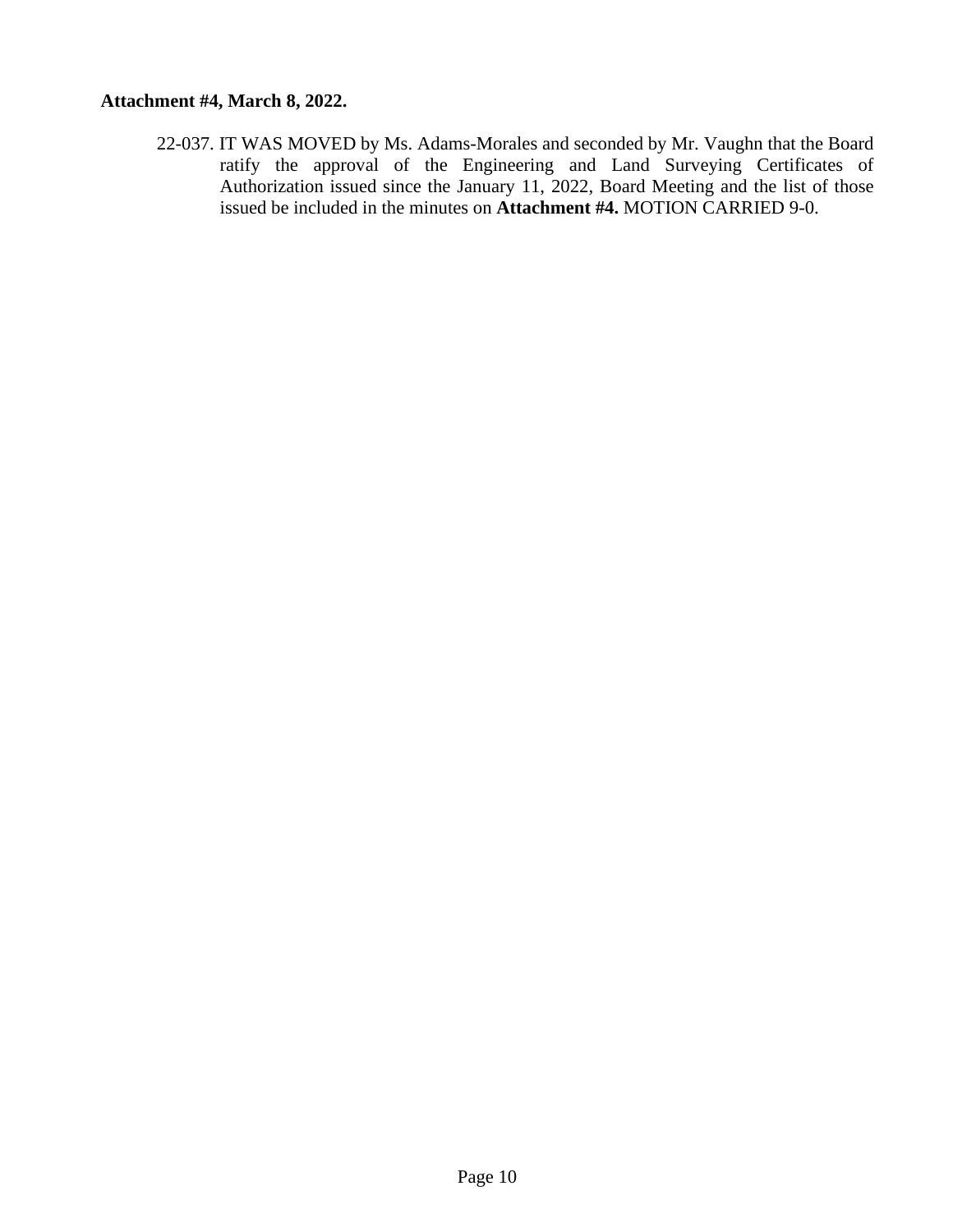#### **ROSTER OF NEWLY CERTIFICATED FIRMS Licensed: 1/01/2022 Through 2/25/2022**

| <b>Engineering Company</b>                                   |                                    |                    |                        |                 |                |                    |
|--------------------------------------------------------------|------------------------------------|--------------------|------------------------|-----------------|----------------|--------------------|
| <b>Name</b>                                                  | <b>Address</b>                     | <b>City</b>        | <b>State</b>           | <b>Zip Code</b> | Credential #.  | <b>Date Issued</b> |
| Abbie Jones Consulting Psc                                   | 1022 Fontaine Rd                   | Lexington          | KY                     | 40502           | ECA50368       | 02/18/2022         |
| Armstrong-Douglass Partners, Llc                             | Suite 202                          | <b>Dallas</b>      | <b>TX</b>              | 75201           | ECA50373       | 02/24/2022         |
| Bass, Nixon & Kennedy, Inc.                                  | 6310 Chapel Hill Road #250         | Raleigh            | <b>NC</b>              | 27607           | ECA50159       | 01/20/2022         |
| Cage Engineering, Inc.                                       | 3110 Woodcreek Drive               | Downers Grove      | IL                     | 60515           | ECA50284       | 01/20/2022         |
| Clauger USA, LLC                                             | 12276 San Jose Blvd, Suite 423     | Jacksonville       | F                      | 32223           | ECA50365       | 02/15/2022         |
| Crescent Engineering & Mapping, Llc                          | Po Box 370                         | Vacherie           | LA                     | 70090           | ECA50266       | 01/20/2022         |
| Crescent View Engineering, Llc                               | 211 Frasier Street Se              | Marietta           | GA                     | 30060           | ECA50356       | 02/03/2022         |
| Db Systems Services Llc                                      | 100 Trade Street                   | Lexington          | KY                     | 40511           | ECA50345       | 02/03/2022         |
| DG Architectural And Engineering Facility<br>Solutions, PLLC | 5 Chenell Drive, Box 3             | Concord            | <b>NH</b>              | 03301           | ECA50329       | 02/08/2022         |
| E.Construct.USA, LLC                                         | 11823 Arbor Street, Suite 200      | Omaha              | $\overline{NE}$        | 68144           | ECA50240       | 01/28/2022         |
| Enviro-South, Llc                                            | 1205 Camp Rd                       | Springville        | <b>AL</b>              | 35146           | ECA50244       | 01/20/2022         |
| Eriksen Engineering, Llc                                     | 1120 Walden Lane                   | Auburn             | <b>AL</b>              | 36830           | ECA50261       | 01/03/2022         |
| <b>Etm Engineering Llc</b>                                   | 309 Partridge Ln                   | Dothan             | <b>AL</b>              | 36303           | ECA50296       | 02/02/2022         |
| F&W Construction Co., Inc.                                   | 1875 Mitchell Road, Suite D        | Mableton           | $G$ A                  | 30126           | ECA50280       | 01/20/2022         |
| Fugro Usa Land Inc                                           | 6100 Hillcroft Street              | Houston            | $\overline{TX}$        | 77081           | <b>ECA2666</b> | 01/20/2022         |
| Golden Eagle Consultant Engineers, Llc                       | 2130 6th Avenue S.E., Suite 306    | Decatur            | <b>AL</b>              | 35601           | ECA50258       | 01/07/2022         |
| Grover James Engineering Services, Llc                       | 209 Paxton Cv                      | Madison            | $\overline{\text{MS}}$ | 39110           | ECA50355       | 02/03/2022         |
| Ivaldi Engineering Llc                                       | 209 Jubilee Cir                    | Huntsville         | <b>AL</b>              | 35803           | ECA50364       | 02/14/2022         |
| Jackson Consultants, Llc                                     | 1220 Lipscomb Dr                   | Brentwood          | <b>TN</b>              | 37027           | ECA50307       | 01/20/2022         |
| Jacobs Telecommunications Inc                                | 5449 Bells Ferry Road              | Acworth            | GA                     | 30102           | <b>ECA5238</b> | 02/03/2022         |
| Jm Engineering                                               | Suite 100                          | <b>Gulf Shores</b> | <b>AL</b>              | 36542           | ECA50209       | 01/03/2022         |
| John Davis Design Llc                                        | 199 John Hicks Road                | Hazel Green        | <b>AL</b>              | 35750           | ECA50276       | 01/20/2022         |
| Jon D Rice & Associates, Llc                                 | Suite G                            | Flowood            | <b>MS</b>              | 39232           | ECA50167       | 01/20/2022         |
| Jones Civil Llc                                              | 2984 Needmore Road                 | Boaz               | <b>AL</b>              | 35957           | ECA50354       | 02/03/2022         |
| Joy Global Underground Mining Llc                            | 40 Pennwood PI #100                | Warrendale         | PA                     | 15086           | ECA50273       | 01/20/2022         |
| Kairos Project Group, Inc.                                   | 120 Sommerville Park Road          | Raleigh            | <b>NC</b>              | 27603           | ECA50299       | 01/18/2022         |
| Kemron Environmental Services Inc                            | 1359a Ellsworth Industrial Blvd Nw | Atlanta            | GA                     | 30318           | <b>ECA1941</b> | 01/20/2022         |
| Klein And Hoffman Inc.                                       | <b>Suite 1900</b>                  | Chicago            | $\mathsf{IL}$          | 60606           | ECA50325       | 02/09/2022         |
| Krudwig Structural Engineers, Inc.                           | 8801 Renner Avenue, Suite 407      | Lenexa             | KS                     | 66219           | ECA50353       | 02/03/2022         |
| L. A. Gates Company                                          | 2302 South Fayette St              | <b>Beckley</b>     | WV                     | 25801           | ECA50218       | 01/20/2022         |
| Manning Design And Engineering Group, PLLC                   | Suite C                            | Charlotte          | <b>NC</b>              | 28208           | ECA50371       | 02/24/2022         |
| Maurer Structural Engineering, Llc                           | 2761 County Road 4006              | Crane Hill         | <b>AL</b>              | 35053           | ECA50361       | 02/09/2022         |
| Mip Engineering Group, Llc                                   | 3050 Milford Chase Overlook Sw     | Marietta           | GA                     | 30008           | ECA50362       | 02/11/2022         |
| Old Hickory Management, Llc                                  | 900 Captain Joe Fulghum Dr         | Murfreesboro       | <b>TN</b>              | 37129           | ECA50264       | 01/20/2022         |
| Orion Planning + Design                                      | 1444 Sinclair Ave.                 | Chattanooga        | <b>TN</b>              | 37408           | ECA50278       | 01/20/2022         |
| Poe Engineering Inc                                          | Po Box 316                         | Walnut             | <b>MS</b>              | 38683           | ECA3632        | 02/03/2022         |
| Redguard, LLC                                                | 401 W. 47th Street S.              | Wichita            | KS                     | 67217           | ECA50243       | 01/03/2022         |
| <b>Restl Engineers TX LLC</b>                                | Suite 220                          | Dallas             | $\overline{TX}$        | 75204           | ECA50357       | 02/08/2022         |